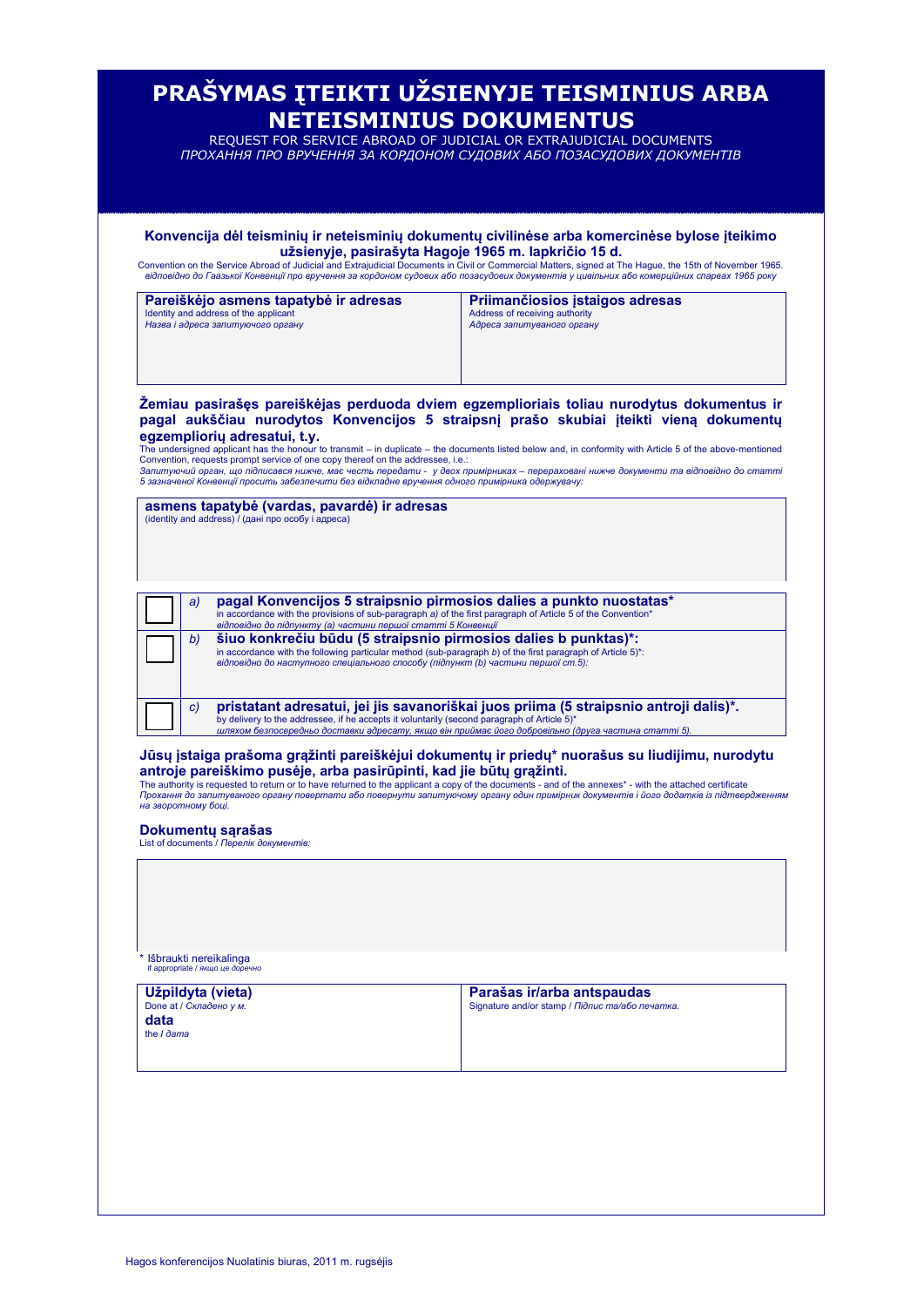|                                                                                                                                                                                                                                                                          | <b>LIUDIJIMAS</b><br><b>CERTIFICATE</b>                                                                                                                                                                                                  |
|--------------------------------------------------------------------------------------------------------------------------------------------------------------------------------------------------------------------------------------------------------------------------|------------------------------------------------------------------------------------------------------------------------------------------------------------------------------------------------------------------------------------------|
|                                                                                                                                                                                                                                                                          | ПІДТВЕРДЖЕННЯ                                                                                                                                                                                                                            |
| Pagal Konvencijos 6 straipsnį žemiau pasirašiusioji įstaiga liudija, kad:<br>The undersigned authority has the honour to certify, in conformity with Article 6 of the Convention,<br>Орган, що підписався нижче, має честь підтвердити відповідно до статті 6 Конвенції, |                                                                                                                                                                                                                                          |
| 1. dokumentas buvo iteiktas*<br>that the document has been served *<br>що документ був вручений                                                                                                                                                                          |                                                                                                                                                                                                                                          |
| — (data):<br>the $(data) / (dama)$ :                                                                                                                                                                                                                                     |                                                                                                                                                                                                                                          |
| - (vietovė, gatvė, numeris):<br>at (place, street, number) / у (місце, вулиця, номер):                                                                                                                                                                                   |                                                                                                                                                                                                                                          |
| Vienu iš šių būdų, numatytų 5 straipsnyje:<br>in one of the following methods authorised by Article 5:<br>одним із способів, передбачених у статті 5:                                                                                                                    |                                                                                                                                                                                                                                          |
| pagal Konvencijos 5 straipsnio pirmosios dalies a punkto nuostatas*<br>a)<br>in accordance with the provisions of sub-paragraph a) of the first paragraph of Article 5 of the Convention*<br>відповідно до підпункту (а) частини першої статті 5 Конвенції*              |                                                                                                                                                                                                                                          |
| šiuo konkrečiu būdu*:<br>b)<br>in accordance with the following particular method*:<br>відповідно до наступного спеціального способу*:                                                                                                                                   |                                                                                                                                                                                                                                          |
| pristatant adresatui, kuris ji priėmė savanoriškai*<br>C)<br>by delivery to the addressee, if he accepts it voluntarily*<br>шляхом безпосередньої доставки адресату, який прийняв його добровільно*                                                                      |                                                                                                                                                                                                                                          |
| Prašyme nurodyti dokumentai buvo pristatyti:<br>The documents referred to in the request have been delivered to:<br>Документи, зазначені у проханні, були вручені особі:                                                                                                 |                                                                                                                                                                                                                                          |
| Asmens tapatybė ir apibūdinimas:<br>Identity and description of person:<br>ім'я та дані про особу:                                                                                                                                                                       |                                                                                                                                                                                                                                          |
| Ryšys su adresatu (šeimos, verslo ar kt.):<br>Relationship to the addressee (family, business or other):<br>стосунки з одержувачем (родинні, ділові або інші):                                                                                                           |                                                                                                                                                                                                                                          |
| 2. dokumentas nebuvo įteiktas dėl šių priežasčių*:<br>that the document has not been served, by reason of the following facts*:<br>що документ не був вручений з таких причин*:                                                                                          |                                                                                                                                                                                                                                          |
|                                                                                                                                                                                                                                                                          |                                                                                                                                                                                                                                          |
|                                                                                                                                                                                                                                                                          |                                                                                                                                                                                                                                          |
| pridedamoje ataskaitoje nurodytas išlaidas*.<br>in the attached statement*.                                                                                                                                                                                              | Pagal Konvencijos 12 straipsnio antrąją dalį pareiškėjo prašoma sumokėti arba atlyginti<br>In conformity with the second paragraph of Article 12 of the Convention, the applicant is requested to pay or reimburse the expenses detailed |
| додатку.                                                                                                                                                                                                                                                                 | Відповідно до частини другої статті 12 Конвенції, прохання запитуючого органу сплатити або відшкодувати витрати, викладені у                                                                                                             |
| <b>Priedai</b><br>Annexes / Додатки                                                                                                                                                                                                                                      |                                                                                                                                                                                                                                          |
| Grąžinti dokumentai:<br>Documents returned:                                                                                                                                                                                                                              |                                                                                                                                                                                                                                          |
| Документи, що повертаються:<br>Atitinkamais atvejais - įteikimą patvirtinantys                                                                                                                                                                                           |                                                                                                                                                                                                                                          |
| dokumentai:<br>In appropriate cases, documents establishing the service:<br>У разі необхідності, документи, які підтверджують вручення:<br>*lšbraukti nereikalinga                                                                                                       |                                                                                                                                                                                                                                          |
| if appropriate / якщо це доречно<br>Užpildyta (vieta)<br>Done at / Складено у м.                                                                                                                                                                                         | Parašas ir/arba antspaudas<br>Signature and/or stamp / Підпис та/або печатка.                                                                                                                                                            |
| data<br>the <i>I dama</i>                                                                                                                                                                                                                                                |                                                                                                                                                                                                                                          |
|                                                                                                                                                                                                                                                                          |                                                                                                                                                                                                                                          |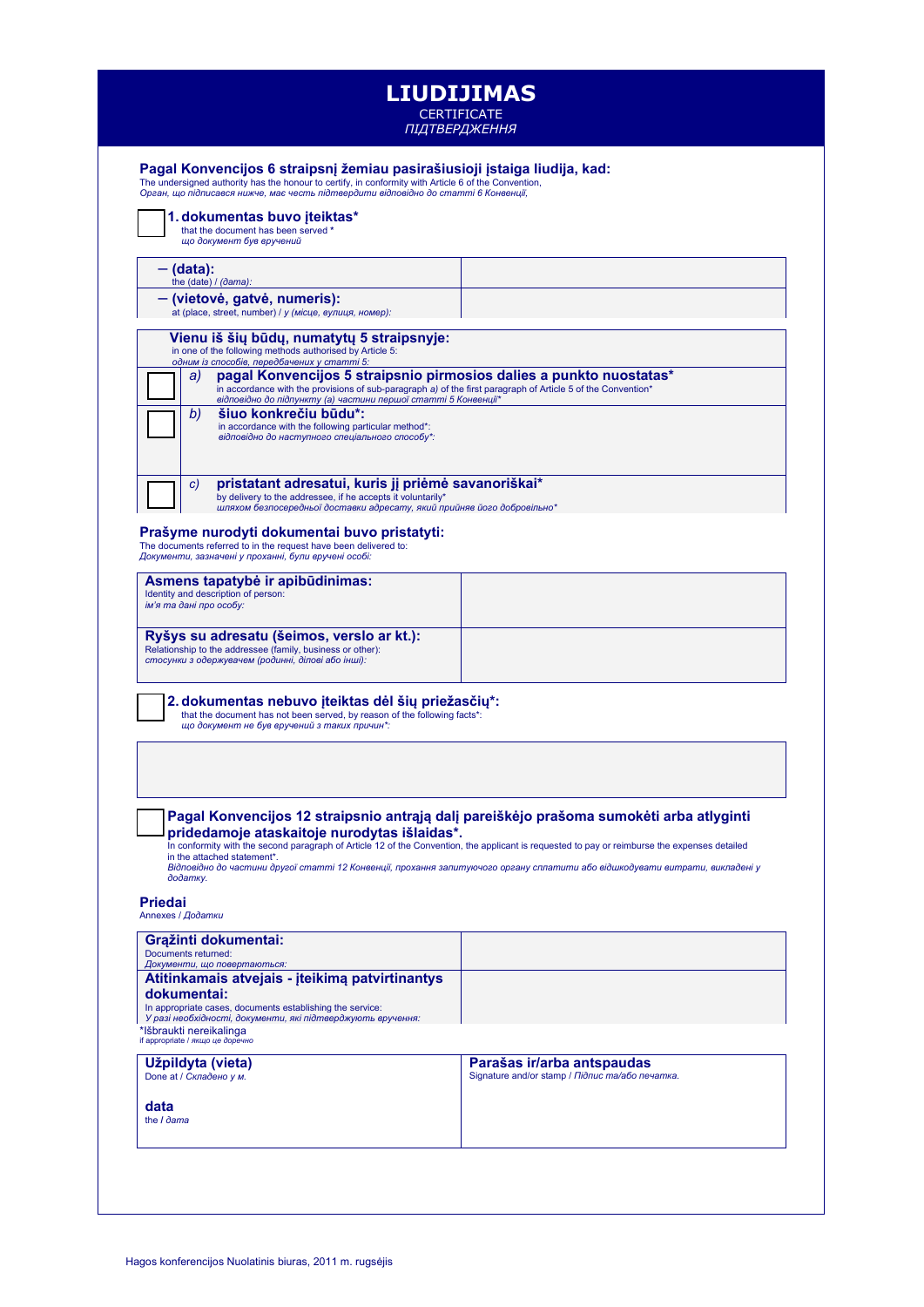

**Adresato vardas (pavadinimas) ir adresas** Identity and address of the addressee *Ім'я і адреса одержувача*

## **SVARBI INFORMACIJA**

**PRIDEDAMAS DOKUMENTAS YRA TEISINIS. JIS GALI PAVEIKTI JŪSŲ TEISES IR ĮSIPAREIGOJIMUS. "ĮTEIKTINO DOKUMENTO PAGRINDINIAME TURINYJE" RASITE TAM TIKRĄ INFORMACIJĄ APIE ŠIO DOKUMENTO POBŪDĮ IR PASKIRTĮ. TAČIAU TURĖTUMĖTE SAVARANKIŠKAI IR ĮDĖMIAI PERSKAITYTI DOKUMENTĄ. GALI BŪTI, KAD JUMS TEKS KREIPTIS TEISINĖS PAGALBOS.**

**JEI NETURITE TAM PAKANKAMAI LĖŠŲ, PABANDYKITE SUŽINOTI, AR GALITE GAUTI TEISINĘ PAGALBĄ ARBA KONSULTACIJĄ ŠALYJE, KURIOJE GYVENATE, ARBA DOKUMENTO IŠDAVIMO ŠALYJE.**

**KLAUSIMUS DĖL GALIMYBĖS GAUTI TEISINĘ PAGALBĄ ARBA KONSULTACIJĄ DOKUMENTO IŠDAVIMO ŠALYJE GALIMA SIŲSTI ŠIUO ADRESU:**

## IMPORTANT

THE ENCLOSED DOCUMENT IS OF A LEGAL NATURE AND MAY AFFECT YOUR RIGHTS AND OBLIGATIONS. THE 'SUMMARY OF THE DOCUMENT TO BE SERVED' WILL GIVE YOU SOME INFORMATION ABOUT ITS NATURE AND PURPOSE. YOU SHOULD HOWEVER READ THE DOCUMENT ITSELF CAREFULLY. IT MAY BE NECESSARY TO SEEK LEGAL ADVICE.

IF YOUR FINANCIAL RESOURCES ARE INSUFFICIENT YOU SHOULD SEEK INFORMATION ON THE POSSIBILITY OF OBTAINING LEGAL AID OR<br>ADVICE EITHER IN THE COUNTRY WHERE YOU LIVE OR IN THE COUNTRY WHERE THE DOCUMENT WAS ISSUED.

ENQUIRIES ABOUT THE AVAILABILITY OF LEGAL AID OR ADVICE IN THE COUNTRY WHERE THE DOCUMENT WAS ISSUED MAY BE DIRECTED TO:

## *ВАЖЛИВО*

*ДОКУМЕНТ, ЩО ДОДАЄТЬСЯ, МАЄ ЮРИДИЧНИЙ ХАРАКТЕР І МОЖЕ ВПЛИНУТИ НА ВАШІ ПРАВА І ОБОВ'ЯЗКИ. "КОРОТКИЙ ВИКЛАД ДОКУМЕНТА, ЩО ПІДЛЯГАЄ ВРУЧЕННЮ" НАДАЄ ВАМ ДЕЯКУ ІНФОРМАЦІЮ ЩОДО ВИДУ І ПРЕДМЕТУ ДОКУМЕНТА. ОДНАК, ВАМ ОБОВ'ЯЗКОВО СЛІД УВАЖНО ОЗНАЙОМИТИСЬ БЕЗПОСЕРЕДНЬО З ТЕКСТОМ ДОКУМЕНТУ. МОЖЛИВО, БУДЕ НЕОБХІДНО ОТРИМАТИ ЮРИДИЧНУ КОНСУЛЬТАЦІЮ.* 

*ЯКЩО ВИ НЕ МАЄТЕ ДОСТАТНІХ ФІНАНСОВИХ ЗАСОБІВ, ЗВЕРНІТЬСЯ ЗА ІНФОРМАЦІЄЮ ПРО ОДЕРЖАННЯ БЕЗПЛАТНОЇ ПРАВОВОЇ ДОПОМОГИ У ДЕРЖАВІ СВОГО ПРОЖИВАННЯ АБО У ДЕРЖАВІ, ЗВІДКИ НАДІЙШОВ ДОКУМЕНТ. ІНФОРМАЦІЮ*

*ІНФОРМАЦІЮ ЩОДО МОЖЛИВОСТІ ОДЕРЖАННЯ БЕЗПЛАТНОЇ ПРАВОВОЇ ДОПОМОГИ У ДЕРЖАВІ, ЗВІДКИ НАДІЙШОВ ДОКУМЕНТ, МОЖНА ОДЕРЖАТИ ЗА АДРЕСОЮ:*

**Pranešimo standartines sąlygas rekomenduojama surašyti anglų ir prancūzų kalba ir, jei tai yra tikslinga, taip pat dokumento kilmės valstybės oficialia kalba arba viena iš oficialių kalbų. Blankai gali būti pildomi arba valstybės, į kurią siunčiami dokumentai, kalba, arba anglų ar prancūzų kalba.**

It is recommended that the standard terms in the notice be written in English and French and where appropriate also in the official language, or in one of the official languages of the State in which the document originated. The blanks could be completed either in the language of the State to which the document is to be sent, or in English or French.

При заповненні цієї форми рекомендується викладати стандартні положення англійською та французькою, а також у відповідних випадках<br>також офіційною мовою або однією з офіційних мов держави, звідки надійшов документ. Заповн *надсилається документ, або англійською чи французькою мовою.*